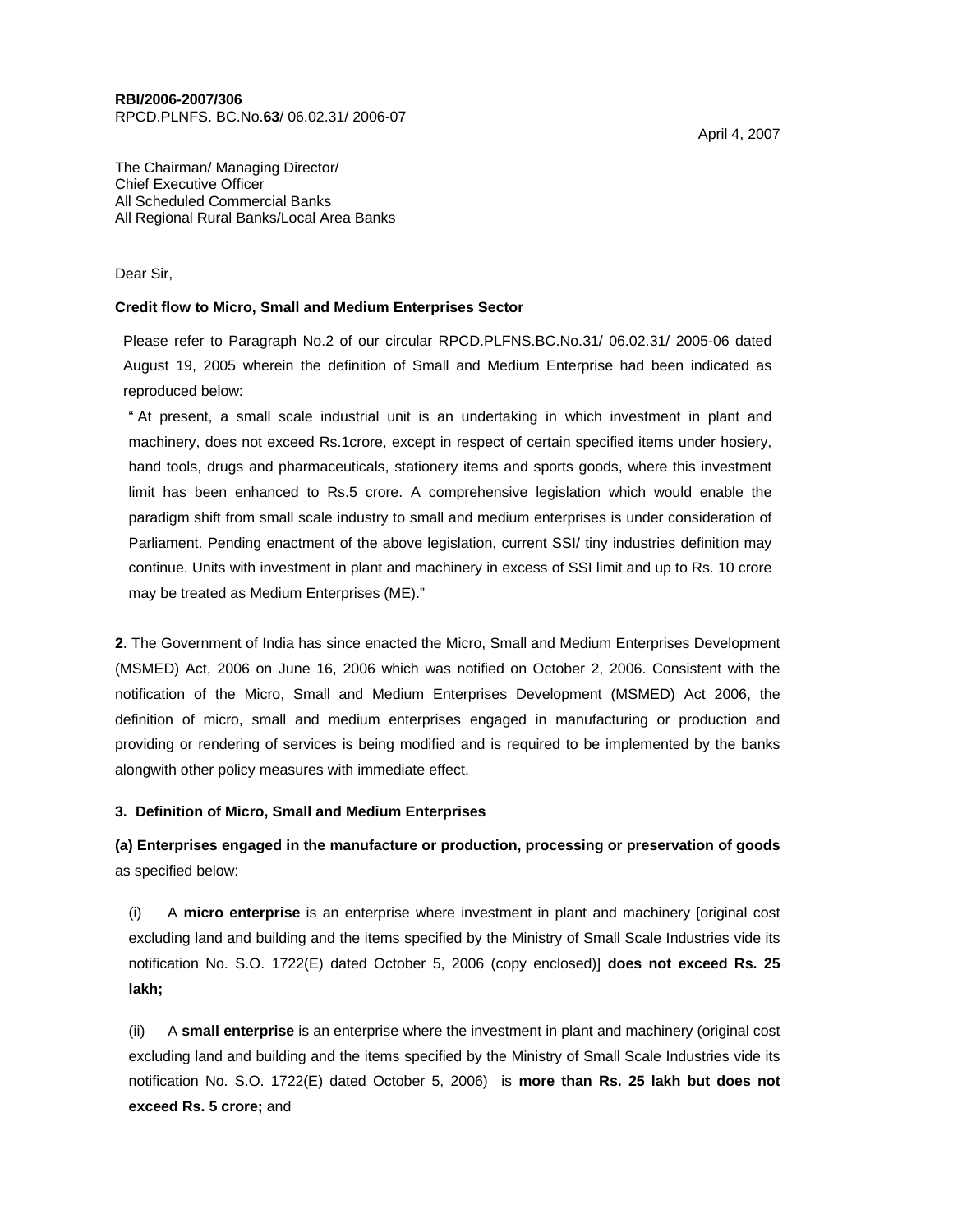(iii) A **medium enterprise** is an enterprise where the investment in plant and machinery (original cost excluding land and building and the items specified by the Ministry of Small Scale Industries vide its notification No. S.O. 1722(E) dated October 5, 2006) is **more than Rs.5 crore but does not exceed Rs.10 crore.** 

**(b) Enterprises engaged in providing or rendering of services** and whose investment in equipment (original cost excluding land and building and furniture, fittings and other items not directly related to the service rendered or as may be notified under the MSMED Act, 2006) are specified below. These will include small road & water transport operators (owning a fleet of vehicles not exceeding ten vehicles), retail trade (with credit limits not exceeding Rs.10 lakh), small business (whose original cost price of the equipment used for the purpose of business does not exceed Rs.20 lakh) and professional & self employed persons (whose borrowing limits do not exceed Rs.10 lakh of which not more than Rs.2 lakh should be for working capital requirements except in case of professionally qualified medical practitioners setting up of practice in semi-urban and rural areas, the borrowing limits should not exceed Rs.15 lakh with a sub-ceiling of Rs.3 lakh for working capital requirements).

(i) A **micro enterprise** is an enterprise where the investment in equipment **does not exceed Rs. 10 lakh**;

(i) A **small enterprise** is an enterprise where the investment in equipment is **more than Rs.10 lakh but does not exceed Rs. 2 crore**; and

(ii) A **medium enterprise** is an enterprise where the investment in equipment is **more than Rs. 2 crore but does not exceed Rs. 5 crore**.

**Bank's lending to medium enterprises will not be included for the purpose of reckoning under the priority sector.** 

Accordingly, the existing provisions in the Master Circular on Lending to Priority Sector issued vide circular RPCD.No.Plan.BC.4/04.09.01/2006-07 dated July 3, 2006 may be replaced as indicated in the **Annexure.** 

### **4**. **Compilation of separate data for each category of enterprises**

Based on the above definition you are requested to compile data separately for each category of enterprises in the prescribed format (copy enclosed) from the quarter ended September 30, 2007, for onward transmission to the Government of India.

#### **5. Progressive guidelines/instructions to banks on micro, small and medium enterprises**

Reserve Bank of India have been issuing guidelines/instructions to banks from time to time to ensure timely and smooth flow of credit to such enterprises, to minimize the incidence of sickness among them and enhance the competitiveness of such enterprises which has been incorporated in our Master Circular on SME lending (RPCD. PLNFS. BC. No. 2/ 06.02.31/ 2006-07 dated July 1, 2006). The Boards of banks may review the existing guidelines/instructions and formulate a comprehensive and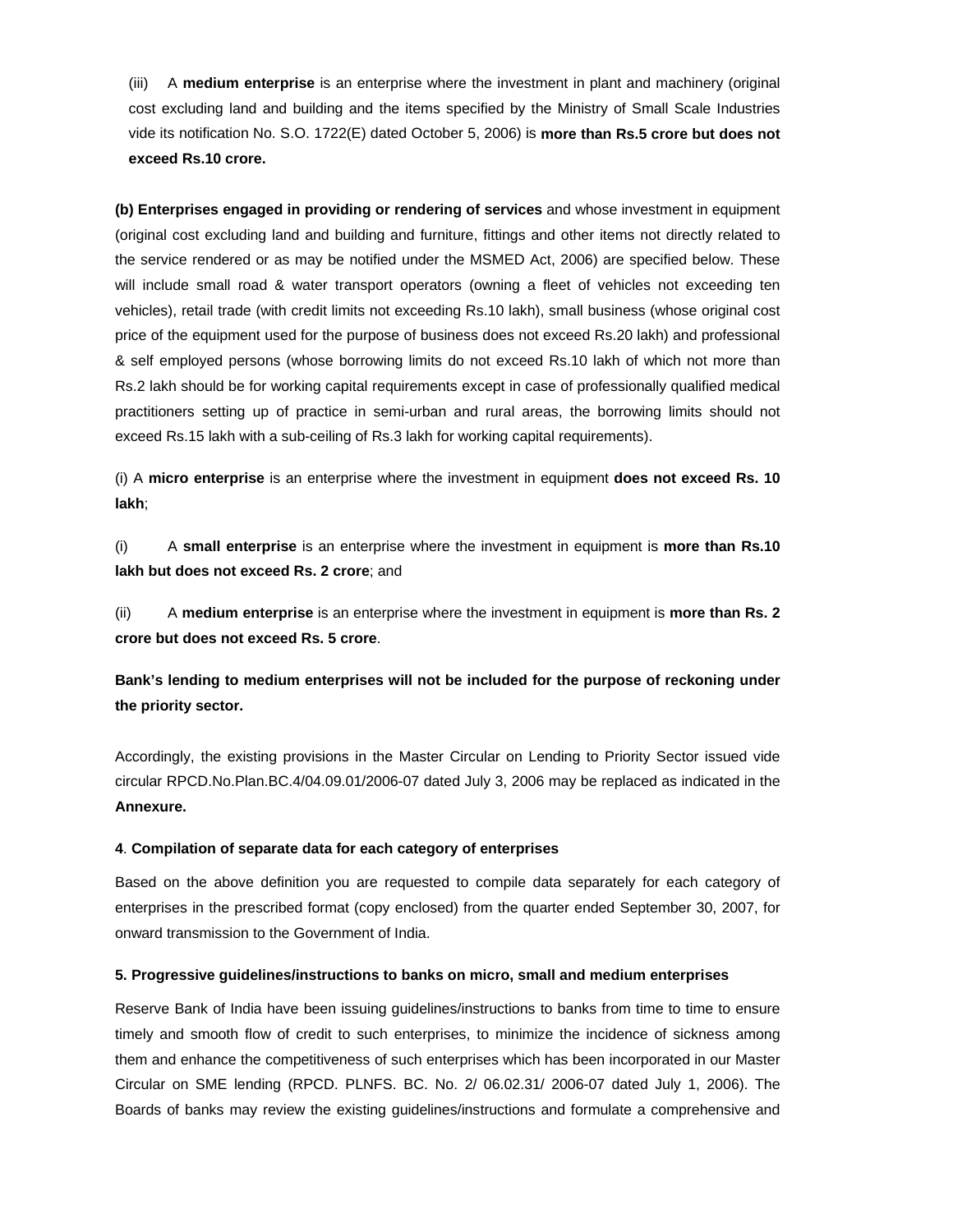liberal policy in respect of loans to micro, small and medium (MSME) sector and adopt the same at the earliest.

# **6. Delayed payment to micro and small enterprises**

The existing provisions of the Interest on Delayed Payment Act, 1998 to Small Scale and Ancillary Industrial Undertakings, have been strengthened under the MSMED Act as under:

(i) The buyer to make payment on or before the date agreed on between him and the supplier in writing or, in case of no agreement before the appointed day. The agreement between seller and buyer shall not exceed more than 45 days.

(ii) The buyer fails to make payment of the amount to the supplier, he shall be liable to pay compound interest with monthly rests to the supplier on the amount from the appointed day or, on the date agreed on, at three times of the Bank Rate notified by Reserve Bank.

(iii) For any goods supplied or services rendered by the supplier, the buyer shall be liable to pay the interest as advised at (ii) above.

(iv) In case of dispute with regard to any amount due, a reference shall be made to the Micro and Small Enterprises Facilitation Council, constituted by the respective State Government.

**7**. As the above measures are important for healthy and balanced development of micro, small and medium enterprises sector, we advise you to initiate necessary action and issue necessary instructions to your branches/controlling offices in this regard at the earliest.

8. Please acknowledge receipt.

Yours faithfully**,** 

(**G.Srinivasan**) Chief General Manager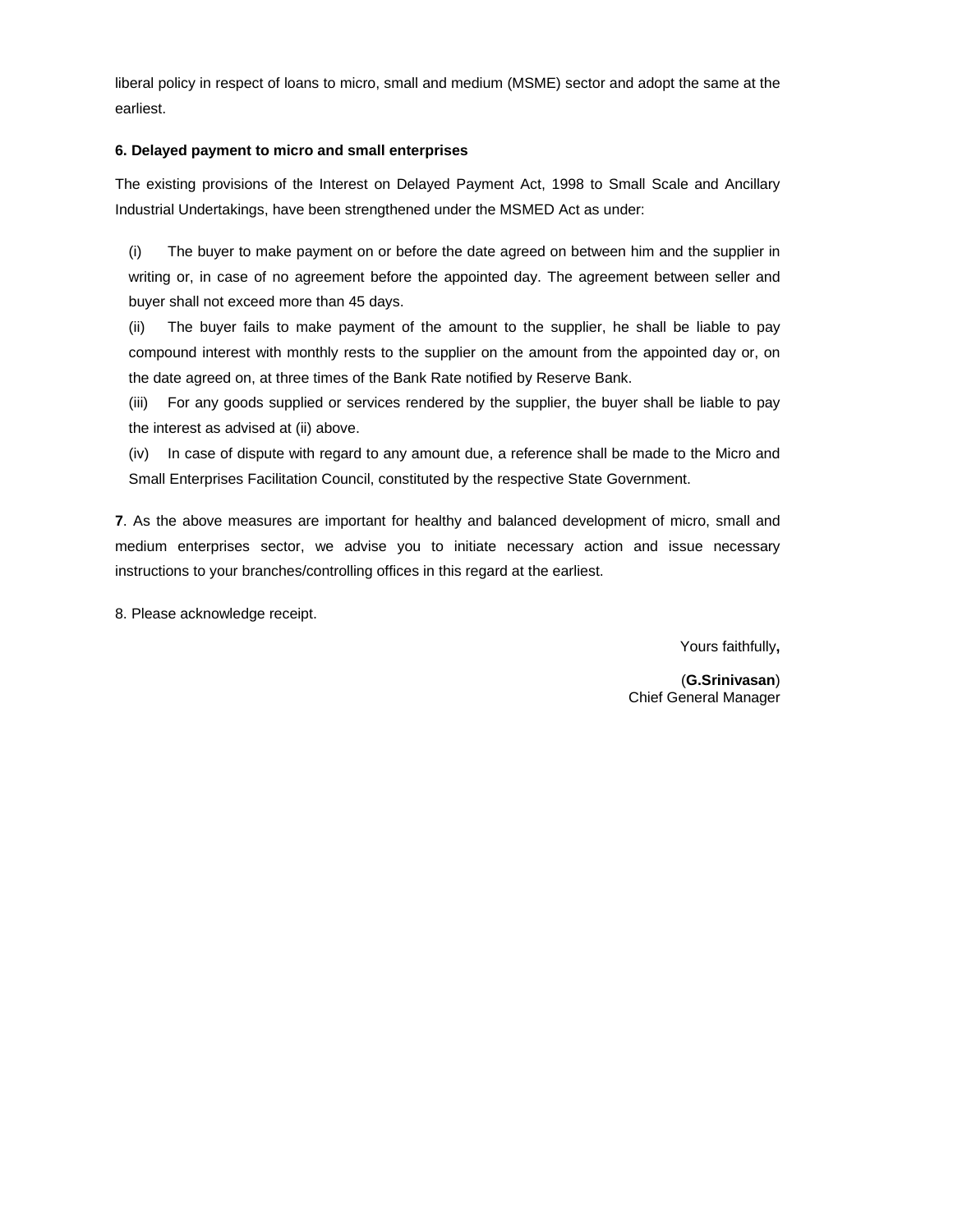# **Outstanding Credit to Micro, Small and Medium Enterprises (MSME) Sector–Quarterly Review by Government of India**

**Name of Bank: ………………………As at the end of March/June/September/December 200……** 

|                |                                                               |                                                                                |                                                                     |                                       | (Number of Accounts in lakh, Amount in crore) |                                                                                   |
|----------------|---------------------------------------------------------------|--------------------------------------------------------------------------------|---------------------------------------------------------------------|---------------------------------------|-----------------------------------------------|-----------------------------------------------------------------------------------|
|                |                                                               |                                                                                |                                                                     | Outstanding position as at the end of |                                               |                                                                                   |
| Sr. No         | <b>Particulars</b>                                            |                                                                                |                                                                     | 2005-06                               | Quarter under<br>review<br>, 200              | Corresponding<br>quarter of<br>the<br>proceeding<br>year<br>$\ldots \ldots$ , 200 |
| (1)            | (2)                                                           |                                                                                |                                                                     | (3)                                   | (4)                                           | (5)                                                                               |
| $\mathbf{1}$   | Net Bank Credit<br>(NEC)                                      |                                                                                | Amount                                                              |                                       |                                               |                                                                                   |
| $\overline{2}$ | <b>Micro Enterprises</b>                                      |                                                                                |                                                                     |                                       |                                               |                                                                                   |
|                | a                                                             | Manufacturing sector                                                           | Accounts                                                            |                                       |                                               |                                                                                   |
|                |                                                               |                                                                                | Amount                                                              |                                       |                                               |                                                                                   |
|                | $\mathsf{b}$                                                  | Services sector                                                                | Accounts                                                            |                                       |                                               |                                                                                   |
|                |                                                               |                                                                                | Amounts                                                             |                                       |                                               |                                                                                   |
| 3              |                                                               | <b>Small Enterprises</b>                                                       |                                                                     |                                       |                                               |                                                                                   |
|                | a                                                             | Manufacturing<br>sector                                                        | Accounts                                                            |                                       |                                               |                                                                                   |
|                |                                                               |                                                                                | Amount                                                              |                                       |                                               |                                                                                   |
|                | b                                                             | Services sector                                                                | <b>Accounts</b>                                                     |                                       |                                               |                                                                                   |
|                |                                                               |                                                                                | Amount                                                              |                                       |                                               |                                                                                   |
| 4              | Micro<br>Total<br>Small<br>and<br>Enterprises<br>(MSE sector) |                                                                                | Amount (total of<br>amounts for items<br>2a, 2b, 3a and 3b          |                                       |                                               |                                                                                   |
| 5              | Advances up to Rs 5 lakh                                      |                                                                                | Amount                                                              |                                       |                                               |                                                                                   |
| 6              | A                                                             | Share of credit to Micro<br>Enterprises<br>in<br>total<br>credit to MSE sector | Per cent(share of<br>under<br>amounts<br>items 2a and 2b<br>to $4)$ |                                       |                                               |                                                                                   |
|                | B                                                             | Share of credit to MSE<br>sector in NBC                                        | Per cent (share of<br>item 4 to item 1)                             |                                       |                                               |                                                                                   |
| $\overline{7}$ | <b>Medium Enterprises</b>                                     |                                                                                |                                                                     |                                       |                                               |                                                                                   |
|                | A                                                             | Manufacturing sector                                                           | Accounts                                                            |                                       |                                               |                                                                                   |
|                |                                                               |                                                                                | Amount                                                              |                                       |                                               |                                                                                   |
|                | B                                                             | Services sector                                                                | <b>Accounts</b>                                                     |                                       |                                               |                                                                                   |
|                |                                                               |                                                                                | Amount                                                              |                                       |                                               |                                                                                   |

In case of non-availability of data please indicate N.A.

**Note**: manufacturing sector refers to enterprises engaged in manufacture or production, processing or preservation of goods. Services sector refers to enterprises engaged in providing or rendering services,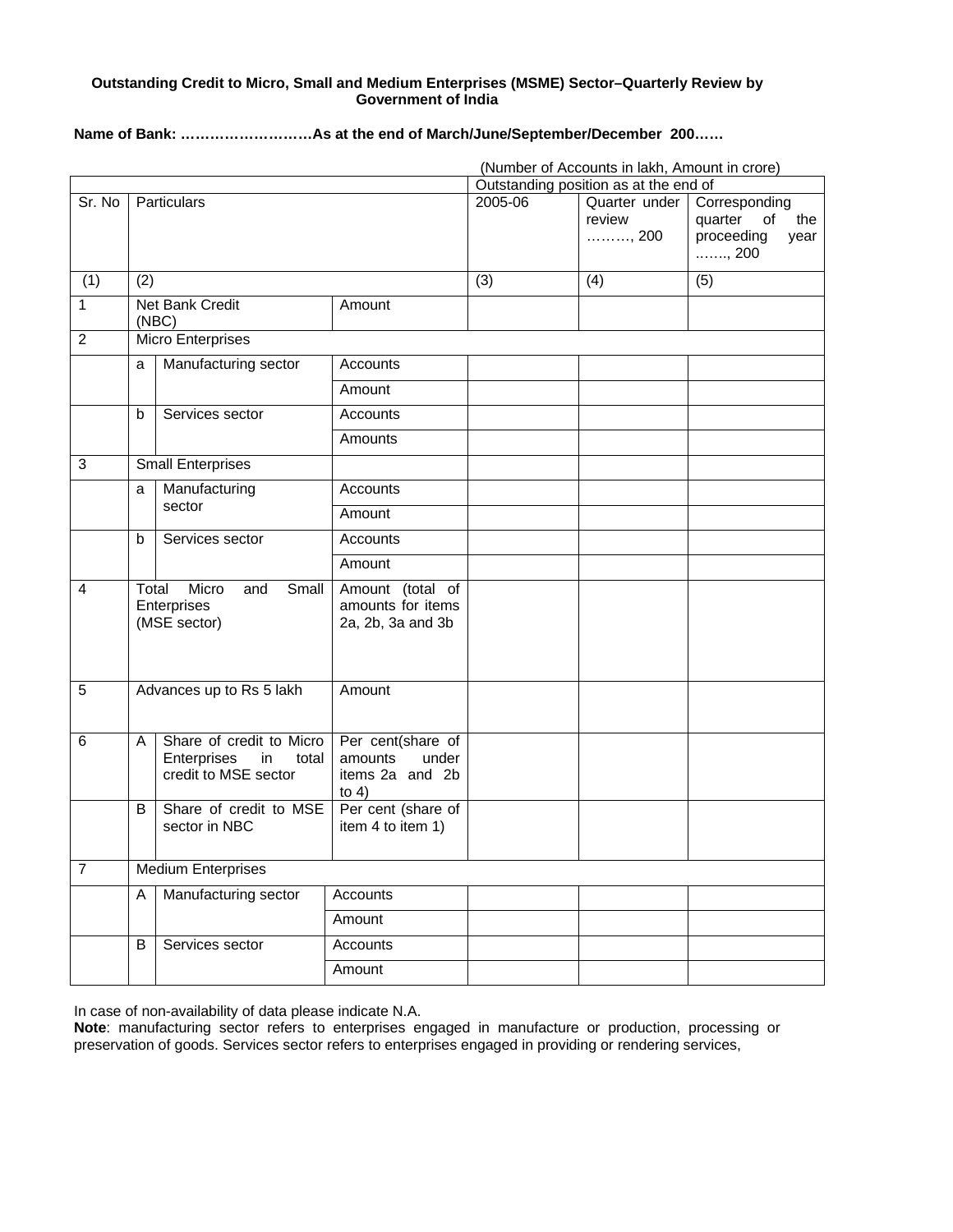| Provision in the existing guidelines on lending<br>to priority sector                                                                                                                                                                                                                                                                                                                                                                                                                                                                                                                                                                                                                                                                                                                                                                                                                                                                                                                       | Provision in the circular on Credit flow to<br><b>MSME</b> sector                                                                                                                                                                                                                                                                                                                                                                                                                                                                                                                                                                                                                                                                                                                                                                                                                                                                                                                                                                                                                                                                                                                                                                                                                                                                               |  |  |
|---------------------------------------------------------------------------------------------------------------------------------------------------------------------------------------------------------------------------------------------------------------------------------------------------------------------------------------------------------------------------------------------------------------------------------------------------------------------------------------------------------------------------------------------------------------------------------------------------------------------------------------------------------------------------------------------------------------------------------------------------------------------------------------------------------------------------------------------------------------------------------------------------------------------------------------------------------------------------------------------|-------------------------------------------------------------------------------------------------------------------------------------------------------------------------------------------------------------------------------------------------------------------------------------------------------------------------------------------------------------------------------------------------------------------------------------------------------------------------------------------------------------------------------------------------------------------------------------------------------------------------------------------------------------------------------------------------------------------------------------------------------------------------------------------------------------------------------------------------------------------------------------------------------------------------------------------------------------------------------------------------------------------------------------------------------------------------------------------------------------------------------------------------------------------------------------------------------------------------------------------------------------------------------------------------------------------------------------------------|--|--|
| Para. 2 Small Scale Industries<br>2.1. Small Scale and Ancillary Industries<br>Small scale industrial units are those engaged in                                                                                                                                                                                                                                                                                                                                                                                                                                                                                                                                                                                                                                                                                                                                                                                                                                                            | Para.3<br><b>Medium</b><br>Micro,<br><b>Small</b><br>(a)<br>and<br><b>Enterprises</b>                                                                                                                                                                                                                                                                                                                                                                                                                                                                                                                                                                                                                                                                                                                                                                                                                                                                                                                                                                                                                                                                                                                                                                                                                                                           |  |  |
| the manufacture, processing or preservation of<br>goods and whose investment in plant and<br>machinery (original cost) does not exceed Rs. 1<br>crore. These would, inter alia, include units<br>engaged in mining or quarrying, servicing and<br>repairing of machinery. In the case of ancillary<br>units, the investment in plant and machinery<br>(original cost) should also not exceed Rs. 1 crore<br>to be classified under small-scale industry. The<br>investment limit in plant & machinery of Rs.1 crore<br>for classification as SSI has been enhanced to<br>Rs.5 crore in respect of certain specified items<br>under<br>hosiery,<br>hand<br>tools,<br>drugs<br>&<br>pharmaceuticals, stationery items and sports<br>goods by the Government of India.<br><b>2.2 Tiny Enterprises</b><br>The status of 'Tiny Enterprises' may be given to all<br>small scale units whose investment in plant &<br>machinery is up to Rs. 25 lakh, irrespective of the<br>location of the unit. | Enterprises engaged in the manufacture or<br>production, processing or preservation of<br>goods as specified below:<br>(i)A micro enterprise is an enterprise where the<br>investment in plant and machinery (original cost<br>excluding land and building and the items<br>specified by the Ministry of Small Scale<br>Industries vide its notification no. S.O. 1722(E)<br>dated October 5, 2006) does not exceed Rs. 25<br>lakh:<br>(ii)A small enterprise is an enterprise where the<br>investment in plant and machinery (original cost<br>excluding land and building and the items<br>specified by the Ministry of Small Scale<br>Industries vide its notification no. S.O. 1722(E)<br>dated October 5, 2006) is more than Rs. 25 lakh<br>but does not exceed Rs. 5 crore; and<br>(iii)A medium enterprise is an enterprise where<br>the investment in plant and machinery (original<br>cost excluding land and building and the items<br>specified by the Ministry of Small Scale<br>Industries vide its notification no. S.O. 1722(E)<br>dated October 5, 2006) is more than Rs. 5 crore<br>but does not exceed Rs. 10 crore.                                                                                                                                                                                                          |  |  |
| 2.3 Small Scale Service & Business Enterprises<br>(SSSBEs)<br>2.3.1 Industry related service and business<br>enterprises with investment up to Rs.10 lakh in<br>fixed assets, excluding land and building will be<br>benefits of small scale sector. For<br>qiven<br>computation of value of fixed assets, the original<br>price paid by the original owner will be considered<br>irrespective of the price paid by subsequent<br>owners.                                                                                                                                                                                                                                                                                                                                                                                                                                                                                                                                                   | Para. 3(b)<br>Enterprises engaged in providing or rendering<br>of services and whose investment in equipment<br>(original cost excluding land and building and<br>furniture, fittings and other items not directly<br>related to the service rendered or as may be<br>notified under the MSMED Act, 2006). These<br>will include small road & water transport<br>operators (owning a fleet of vehicles not<br>exceeding ten vehicles), retail trade (with credit<br>limits not exceeding Rs.10 lakh), small business<br>(whose original cost price of the equipment used<br>for the purpose of business does not exceed<br>Rs.20 lakh) and professional & self employed<br>persons (whose borrowing limits do not exceed<br>Rs.10 lakh of which not more than Rs.2 lakh<br>should be for working capital requirements<br>except in case of professionally qualified medical<br>practitioners setting up of practice in semi-urban<br>and rural areas, the borrowing limits should not<br>exceed Rs.15 lakh with a sub-ceiling of Rs.3<br>lakh for working capital requirements).<br>(i)A micro enterprise is an enterprise where the<br>investment in equipment does not exceed Rs. 10<br>lakh;<br>(ii)A small enterprise is an enterprise where the<br>investment in equipment is more than Rs.10 lakh<br>but does not exceed Rs. 2 crore; and |  |  |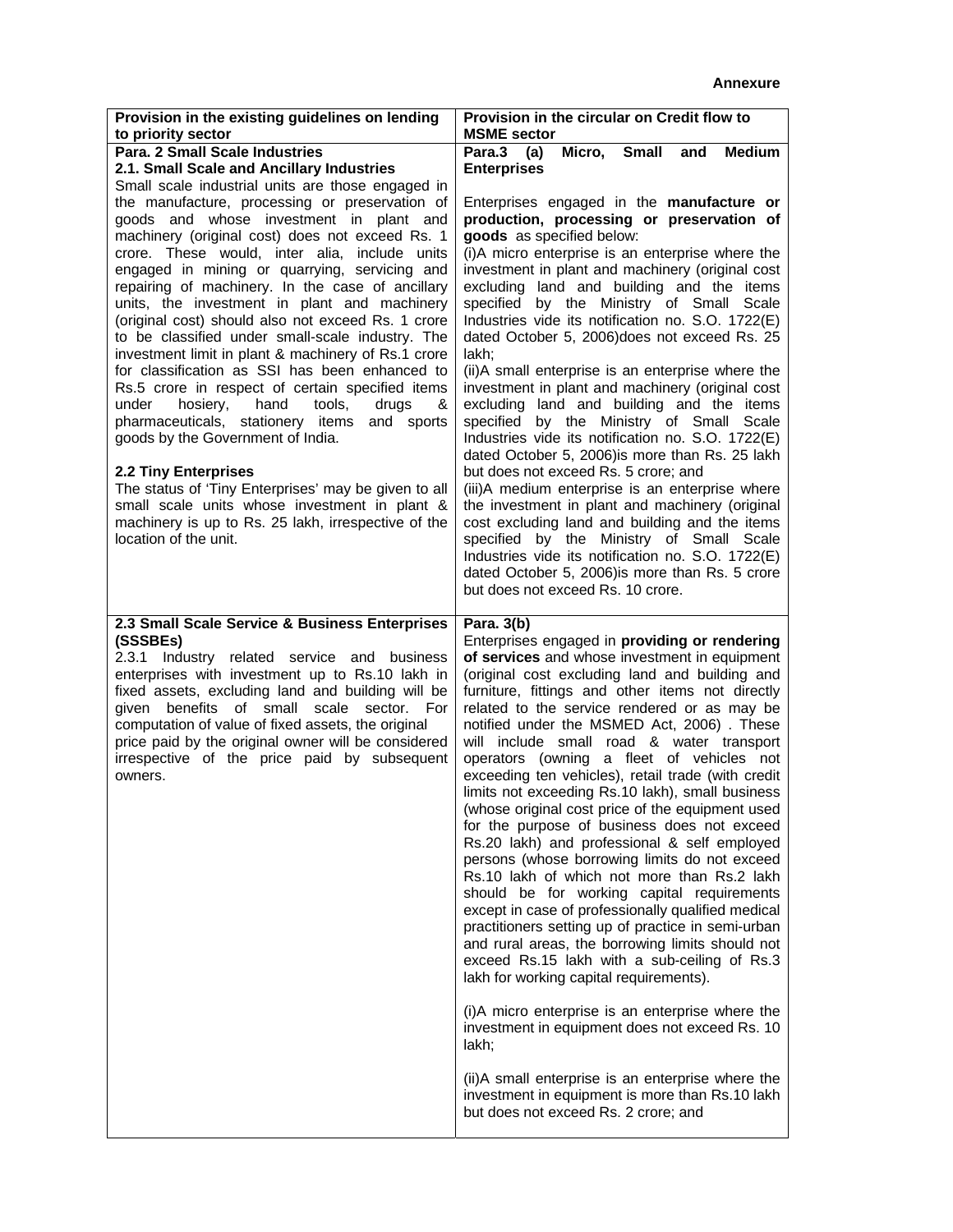|                                                                                                                                                                                                                                                                                                                                                                                                                                                                                                                                                                                                                                                                                                                                                                                                                                                                                                                                                                                                                                                                                                                                                                                                                                                                                                                                                                                                                                                                                                                                                                                                                                                                                                                                                                                                                                                                                                                                                                                                                                                                                                                                                                                                                                                                                                         | (iii)A medium enterprise is an enterprise where<br>the investment in equipment is more than Rs. 2<br>crore but does not exceed Rs. 5 crore.<br>Bank's lending to medium enterprise will not<br>be included for the purpose of reckoning<br>under the priority sector. |
|---------------------------------------------------------------------------------------------------------------------------------------------------------------------------------------------------------------------------------------------------------------------------------------------------------------------------------------------------------------------------------------------------------------------------------------------------------------------------------------------------------------------------------------------------------------------------------------------------------------------------------------------------------------------------------------------------------------------------------------------------------------------------------------------------------------------------------------------------------------------------------------------------------------------------------------------------------------------------------------------------------------------------------------------------------------------------------------------------------------------------------------------------------------------------------------------------------------------------------------------------------------------------------------------------------------------------------------------------------------------------------------------------------------------------------------------------------------------------------------------------------------------------------------------------------------------------------------------------------------------------------------------------------------------------------------------------------------------------------------------------------------------------------------------------------------------------------------------------------------------------------------------------------------------------------------------------------------------------------------------------------------------------------------------------------------------------------------------------------------------------------------------------------------------------------------------------------------------------------------------------------------------------------------------------------|-----------------------------------------------------------------------------------------------------------------------------------------------------------------------------------------------------------------------------------------------------------------------|
| Para. 2.4 Investments made by banks in<br>securitized assets representing direct lending to<br>the SSI sector would be treated as their direct<br>lending to SSI sector under priority<br>sector, provided it satisfies the following conditions:<br>i) The pooled assets represent direct loans to SSI<br>sector which are reckoned under priority sector;<br>and<br>ii) The securitized loans are<br>originated<br>by<br>banks/financial institutions.                                                                                                                                                                                                                                                                                                                                                                                                                                                                                                                                                                                                                                                                                                                                                                                                                                                                                                                                                                                                                                                                                                                                                                                                                                                                                                                                                                                                                                                                                                                                                                                                                                                                                                                                                                                                                                                | The existing instruction will continue except that<br>the terms small scale industries and tiny<br>industries/enterprises will be replaced by small<br>and micro enterprises.                                                                                         |
| Para. 2.5 Indirect finance in the small-scale<br>industrial sector will include credit to:<br>Agencies involved<br>2.5.1<br>in<br>assisting<br>the<br>decentralised sector in the supply of inputs and<br>marketing of outputs of artisans, village<br>and<br>cottage industries.<br>2.5.2 Government sponsored<br>Corporation/organisations providing funds to the<br>weaker sections in the priority sector.<br>2.5.3 Advances to handloom co-operatives.<br>2.5.4 Term finance/loans in the form of lines of<br>made available<br>State<br>credit<br>to<br>Industrial<br>Corporation/State<br>Development<br>Financial<br>Corporations for financing SSIs. Such term<br>finance/loans to the extent granted for/to the<br>Small Scale Industrial (SSI) units, will be treated as<br>priority sector lending,<br>subject to the observance of following conditions:<br>(i) SFC/SIDC should maintain separate and distinct<br>accounts of fresh disbursements made to SSI units<br>and outstanding amounts thereagainst.<br>(ii) Periodical statements to be obtained from<br>SFC/SIDC to monitor the position.<br>(iii) Annually, a certificate issued by SFC/SIDC<br>statutory auditors certifying that the outstanding<br>borrowings from banks were fully covered by the<br>non-overdue loans outstanding in respect of fresh<br>disbursements made to SSI units from out of term<br>finance/lines of credit granted by banks.<br>(iv) The rate of interest to be charged by banks on<br>such term finance/ loans/ lines of credit will be in<br>conformity with the directives on interest rates<br>issued by the Reserve Bank from time to time.<br>2.5.5 Credit provided by banks to KVIC under the<br>scheme for provision of credit to KVIC<br>bv<br>consortium of banks for lending to viable Khadi and<br>Village Industrial Units.<br>2.5.6 Funds provided by commercial banks to<br>SIDBI/SFCs by way of rediscounting of bills of<br>SSIs which are originally discounted by<br>a<br>commercial bank and rediscounted by SIDBI/SFCs<br>will be eligible for inclusion under the priority sector<br>as indirect finance to SSI.<br>2.5.7 Subscription to bonds issued by NABARD<br>with the objective of financing exclusively non-farm<br>sector. However, the investments made by banks | The existing instruction will continue except that<br>the terms small scale industries and tiny<br>industries/enterprises will be replaced by small<br>and micro enterprises.<br>--do--                                                                               |